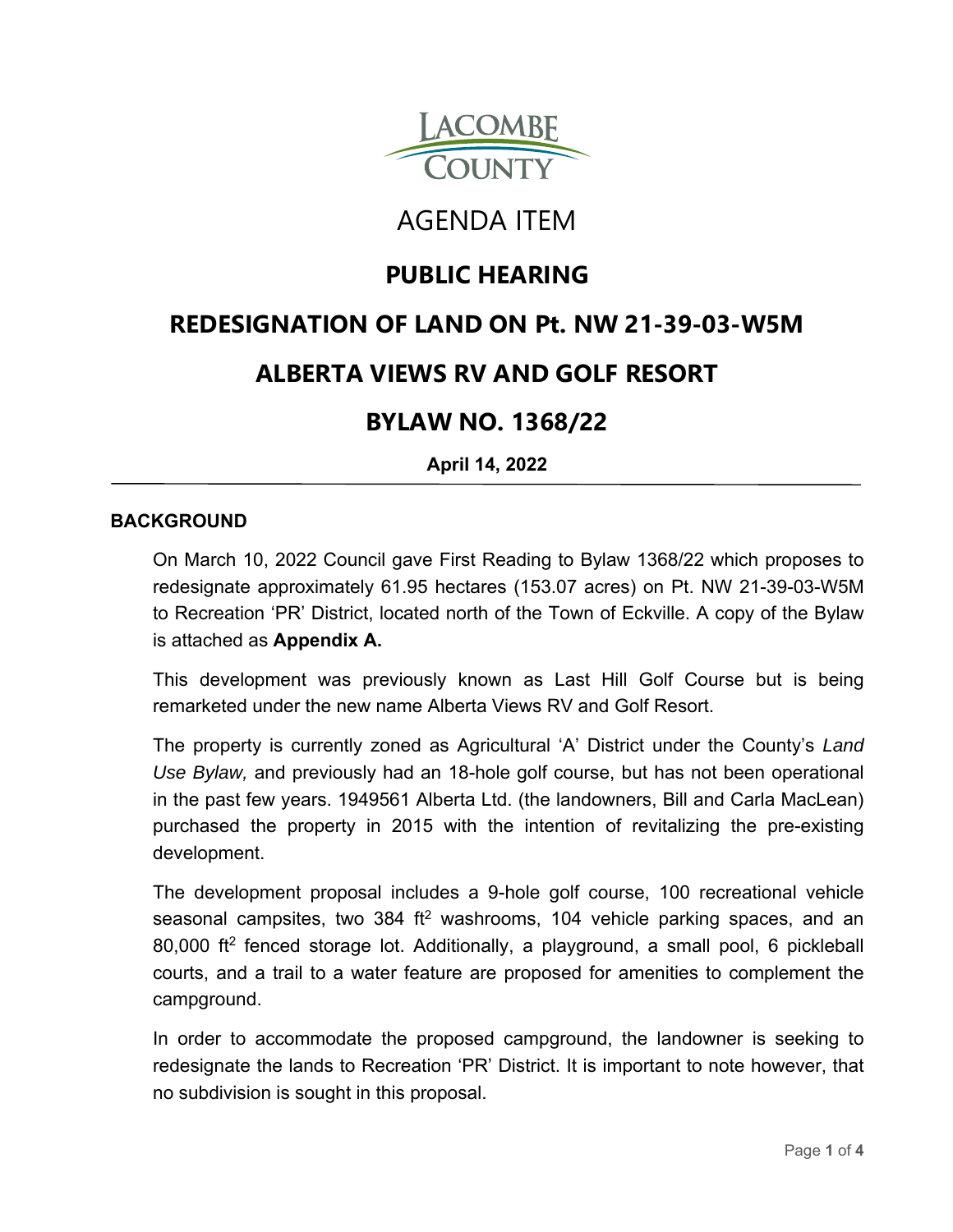#### **DEVELOPMENT CONCEPT**

The developer's Concept Plan is attached as **Appendix B.**

The Traffic Impact Assessment (TIA) indicates the increased traffic is significant at 491 vehicles per day, and the developer will be required to upgrade Range Road 3-4 from Last Hill Road south to 50 m south of the proposed entrance.

Water servicing the RV sites will come from a newly drilled water well that is licensed for use for up to 160 units. Water distribution will be through underground water mains with a service stub at each site. The developer has obtained a license under the *Water Act* issued by Alberta Environment and Parks.

Sanitary servicing will be a service stub at each site, draining through a common sanitary main to a large holding tank. The tank will be periodically sucked empty, depending on use and the number of units occupied.

Due to the nature of the proposed development, there will be very little increase in stormwater flows. However, water quality will need to be maintained, along with the predevelopment flow rates. The site will utilize a combination of grass ditches/swales and centerline drained roadways to convey stormwater to the stormwater management pond. This pond will detain the water, as its outlet will be designed to restrict outflow to the predevelopment rate. The pond will also provide time for suspended solids to settle out prior to discharge.

There is an oilfield waste processing site in the southeast corner of the parcel, approximately 450 metres (1475 feet) away from the proposed campground.

#### **POLICY CONSIDERATIONS**

The subject property is within the boundary of the *Town of Eckville/Lacombe County Intermunicipal Development Plan* (IDP). As shown on *Map 2 – Future Land Use Concept Map*, the subject land is identified as recreational land, and as such can be considered for development.

The development will further be required to be consistent with the County's *Municipal Development Plan* and *Land Use Bylaw*.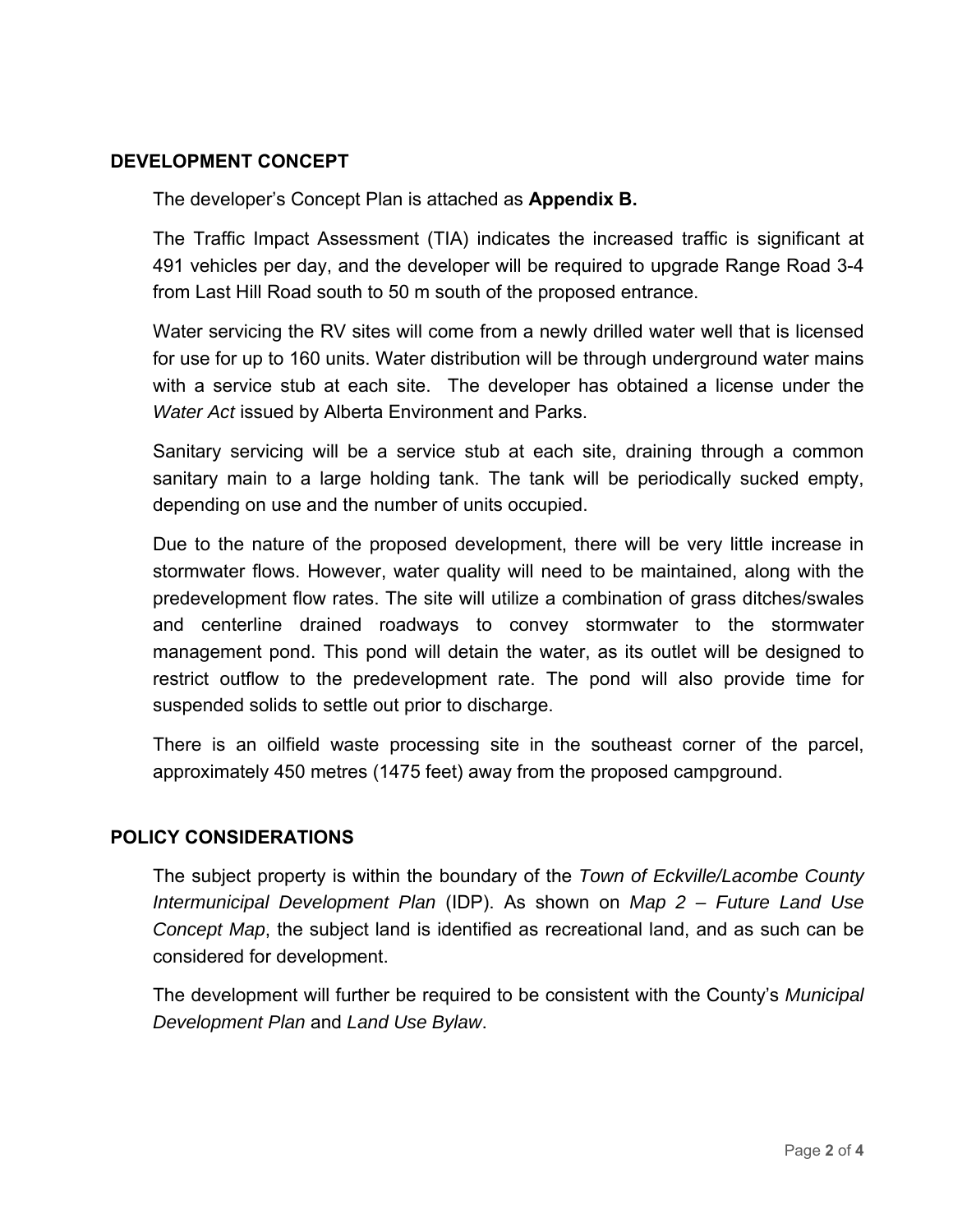It will be a requirement of the Development Agreement that Range Road 3-4 is upgraded to a "Residential Subdivision – Main Access Road Standard", as per the *Lacombe County Standards Manual*.

The minimum setback from the waste processing site in the south east corner of the parcel is 100 metres (328 feet). The proposed location for the campground is not located within this setback.

#### **LEGISLATIVE RESPONSIBILITIES**

The *Municipal Government Act* gives Council the sole authority and responsibility to consider amendments to the *Land Use Bylaw*. In dealing with any request to change the land use zoning of a parcel of land, Council is required to consider:

- $-$  the suitability of the land for the intended use; and
- $-$  the compatibility of the intended use with other uses, both existing and proposed, in the surrounding area.

Council is also expected to consider how the proposed zoning change conforms to the *Municipal Development Plan* and any other local plans that Council has adopted, which affect the land.

#### **ANALYSIS**

The proposed redesignation does not generally conflict with the *Town of Eckville/Lacombe County IDP*, or the County's *Municipal Development Plan* and *Land Use Bylaw*.

The proposal is not expected to conflict with any surrounding land uses as the current development had been previously operational.

During the previous rezoning application, Council discussed the potential development of a trail to provide connection from the proposed campground to the Town of Eckville trail. At the time, Council decided not to make it a requirement of the rezoning that a trail be constructed south to connect to the Town of Eckville's existing trail system.